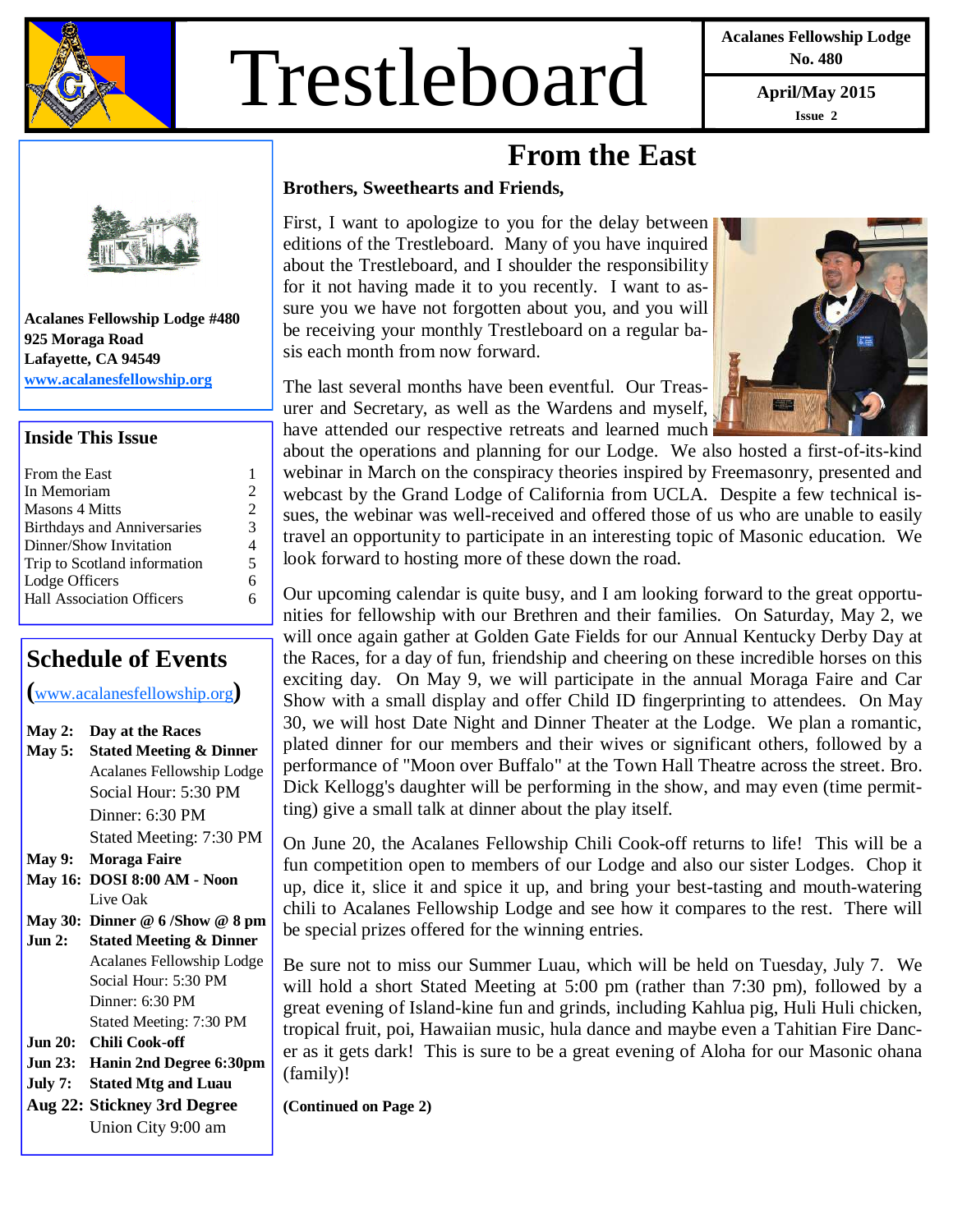## **In Memoriam Raymond A Sevilla**  May 6, 1957 - April 20, 2015 Initiated: May 20, 2003 Passed: September 27, 2005 Raised: September 23,2006 Acalanes Fellowship Lodge #480 **Soft and safe to thee, my brother, Be thy resting-place. Bright and glorious be thy rising from it.**

## **MASONS 4 MITTS**

#### **Masons Night at AT&T Park**

### **Tuesday, September 15**

The Masons 4 Mitts program has been expanded to include San Diego and Los Angeles in addition to San Francisco Giants.

Tickets to the Sept. 15 Giants game should be ordered before May 15. The order form is attached to this email.

Donations to the Masons 4 Mitts are greatly appreciated. Be sure to support Northern California and the SF Giants.

**https://www.masons4mitts.org/**

**(Master's Message continued from page 1)** 

On a final parting note, our thoughts and prayers are with Most Worshipful Al Weis, Bro. Michael Weis and the Weis family after the unexpected passing of Virginia Weis. Gini was always a welcome face around the Lodge, with an infectious smile and kind words for everyone. Our thoughts and prayers are also with Ursula Sevilla after the passing of Bro. Ray Sevilla. **For those of you who are able to attend, Acalanes Fellowship Lodge will conduct a Masonic Funeral Service for Bro. Sevilla at 6:30 pm on Friday, May 1, at Hulls Walnut Creek Chapel funeral home. I know that Ursula would appreciate your support and attendance.** 

If you are a Mason who has been away from Lodge for a while, I extend you a special invitation to return home to Acalanes Fellowship Lodge. Your Masonic brothers miss you! No matter how long you have been away, I invite you to renew your relationship with our Lodge and the fraternity. We are best able to seek Light when the past is united with the present, so that we may all look to the future. I look forward to seeing you at our next Stated Meeting on May 5, 2015.

#### **Sincerely and Fraternally,**

**Gary Sparks** 

**Master, Acalanes Fellowship Lodge**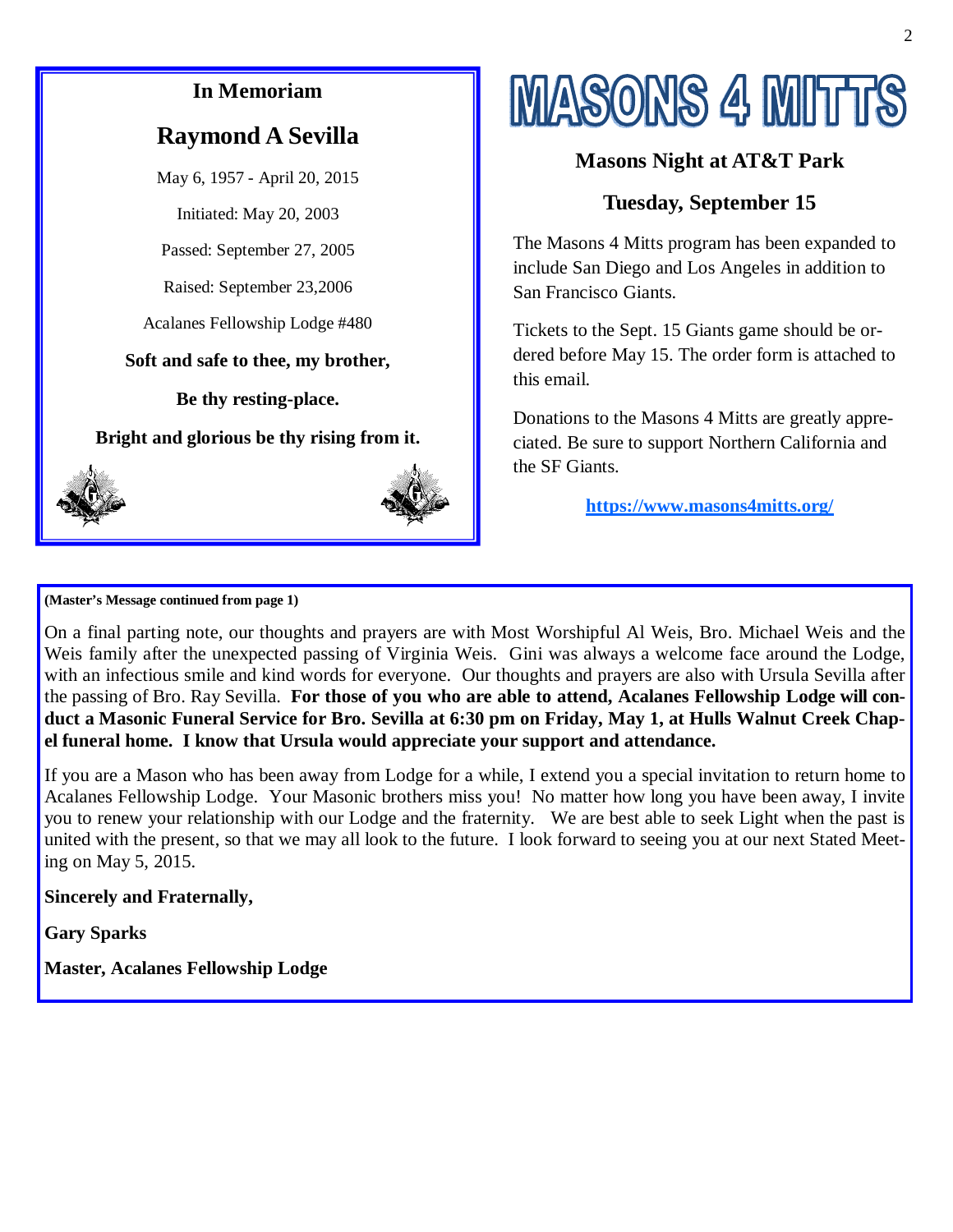

| <b>First Name</b> | <b>Last Name</b> | <b>Raised Date</b> | <b>Years MM</b> |
|-------------------|------------------|--------------------|-----------------|
| Peter             | Axtman           | 4/23/1959          | 56              |
| B. Ryder          | Brose            | 4/28/2007          | 8               |
| Donald            | <b>Burnett</b>   | 4/11/1978          | 37              |
| Russell           | Chapman          | 4/29/2003          | 12              |
| Roy               | Couch            | 4/27/1976          | 39              |
| Jeffrey           | Fesunoff         | 4/30/2002          | 13              |
| Donald            | Hansen           | 4/21/1959          | 56              |
| Gerald            | Hertz            | 4/19/1966          | 49              |
| John              | Kalivoda         | 4/12/1957          | 58              |
| Amos              | Leffler          | 4/8/1958           | 57              |
| Jay               | Newman           | 4/20/1968          | 47              |
| James             | Weeden           | 4/11/1974          | 41              |
| Mark              | Williams         | 4/30/2011          | 4               |
| Gary              | Yanes            | 4/18/1973          | 42              |

## **April Birthdays**

| <b>First Name</b> | <b>Last Name</b> | <b>Birth Date</b> | <b>Raised Date</b> |
|-------------------|------------------|-------------------|--------------------|
| David             | Shull            | 1                 | 2/21/1967          |
| George            | Konstantopoulos  | 6                 | 9/22/1961          |
| Alan              | Sherman          | 7                 | 9/10/1968          |
| Edward            | Stack            | 7                 | 1/26/2011          |
| David             | Wheeler          | 8                 | 2/24/1987          |
| Robert            | Polvi            | 10                | 9/9/1976           |
| Richard           | Keihner          | 11                | 10/13/1978         |
| Donald            | Chambers         | 14                | 10/15/1948         |
| Thomas            | Riley            | 15                | 10/30/1984         |
| James             | <b>Barley</b>    | 16                | 8/25/1979          |
| Frederick         | Lezak            | 17                | 11/8/1961          |
| William           | Hockenberry      | 18                | 1/1/1947           |
| Eldon             | Keefer           | 20                | 7/31/1946          |
| P                 | Korwin           | 20                | 9/8/2012           |
| Robert            | Haile            | 22                | 12/2/1952          |
| Mark              | Williams         | 23                | 4/30/2011          |
| Timothy           | Wilbur           | 24                | 1/17/2004          |
| Otis              | Simonsen         | 26                | 1/29/1963          |



| <b>First Name</b> | <b>Last Name</b> | <b>Raised Date</b> | <b>Years MM</b> |
|-------------------|------------------|--------------------|-----------------|
| Eric              | Besag            | 5/15/1999          | 16              |
| Serge             | Chemla           | 5/19/1986          | 29              |
| Kenneth           | Crone            | 5/25/1959          | 56              |
| Stephen           | Galop            | 5/23/1998          | 17              |
| Lawrence          | Mc Laughlin      | 5/16/1981          | 34              |
| <b>Boris</b>      | Minzyk           | 5/21/1970          | 45              |
| John              | Mulhall          | 5/3/1997           | 18              |
| Jeffrey           | Nott             | 5/30/1978          | 37              |
| James             | Reno             | 5/19/2012          | 3               |
| Frederic          | Schachtman       | 5/24/1966          | 49              |
| Franklin          | Shoffner         | 5/25/1964          | 51              |
| William           | Smith Jr.        | 5/31/2014          | 1               |
| Richard           | Snowden          | 5/31/1972          | 42              |
| Thomas            | Thompson         | 5/7/1966           | 49              |
| Christopher       | Urani            | 5/15/2012          | 3               |
| Richard           | Young            | 5/1/1976           | 39              |

## May Birthdays

| <b>First Name</b> | <b>Last Name</b> |    | <b>Birth Date Raised Date</b> |
|-------------------|------------------|----|-------------------------------|
| Dean              | Van Norman       |    | 8/24/1976                     |
| Kenneth           | Edson            | 3  | 11/23/1982                    |
| Gerald            | Saurman          | 4  | 9/24/1957                     |
| George            | Atashkarian      | 5  | 3/12/1962                     |
| <b>Nicholas</b>   | Bloisa           | 7  | 3/19/1977                     |
| Stephen           | Milano           | 9  | 8/18/2001                     |
| Peter             | Axtman           | 10 | 4/23/1959                     |
| Jack              | Chudley          | 13 | 1/28/1948                     |
| Val               | Rodrigues        | 16 | 1/17/1984                     |
| Partha (James)    | Chowdhury        | 22 | 11/20/2010                    |
| Gary              | <b>Estes</b>     | 25 | 11/22/1966                    |
| John              | Cook             | 26 | 8/20/1994                     |
| Andrew            | Cratsenberg      | 29 | 10/15/1957                    |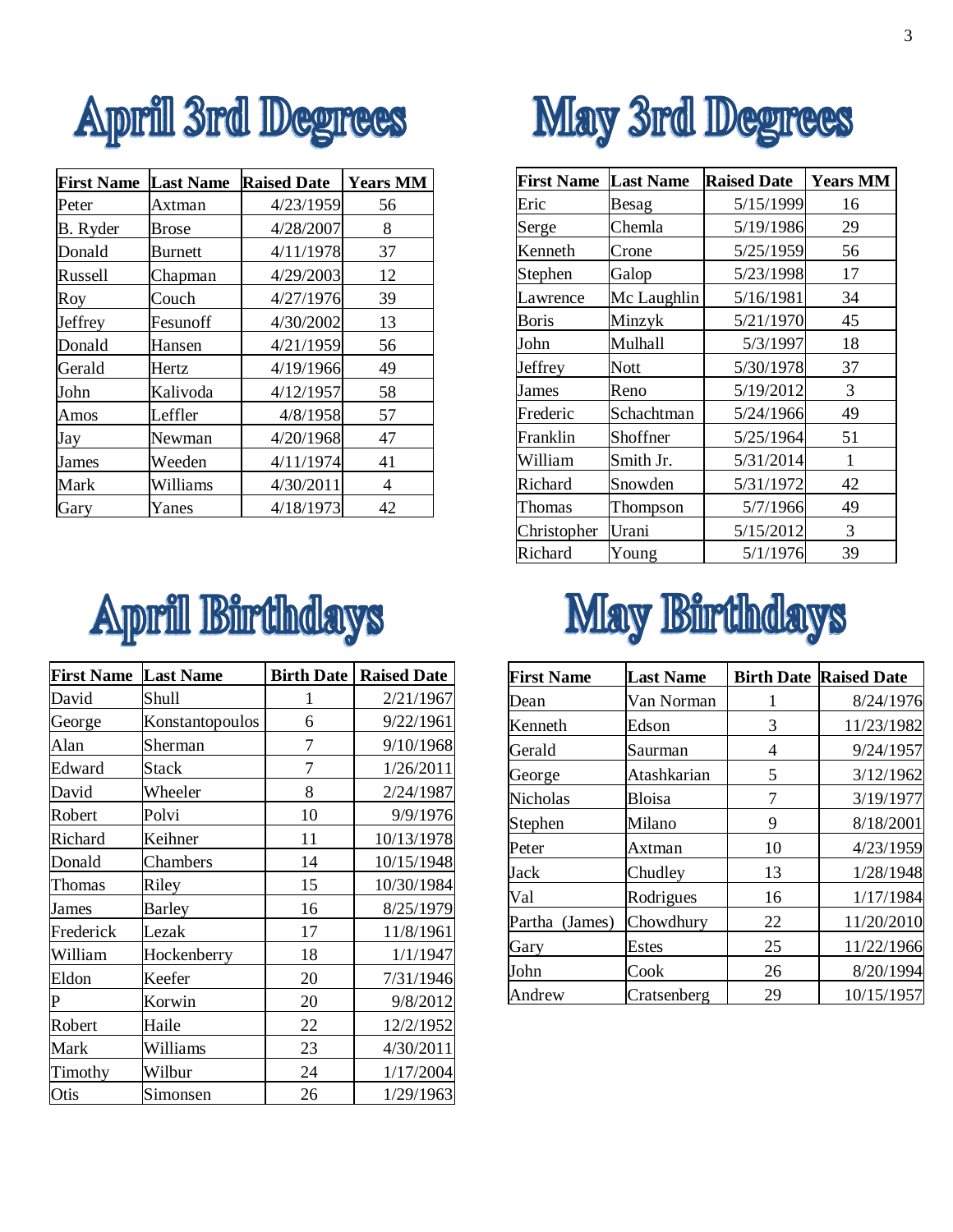#### Brethren, Friends and Families

Time for our annual SPRING Dinner and a Show.

This is also Acalanes Fellowship Lodge's district event

| Date:                | Saturday, May 30th                                                                        |
|----------------------|-------------------------------------------------------------------------------------------|
| <b>Dinner Time:</b>  | 6 pm                                                                                      |
| Place:               | Lodge "Mood lit" dining room for dinner catered by Zimm's.                                |
|                      | and then the Town Hall Theater across the street                                          |
|                      | Dick Kellogg's daughter is in the play and Dick will be attending                         |
| <b>Dress</b>         | Let's show off for Dick's daughter! Tuxedo or Dark Suit                                   |
| Show:                | Moon over Buffalo -- A slam bang farce                                                    |
|                      | By Ken Ludwig                                                                             |
| <b>Curtain Time:</b> | <b>8 PM</b>                                                                               |
| Cost:                | \$50.00 per person. Theater tickets will be distributed at Lodge                          |
| Menu:                | <b>Appetizers</b>                                                                         |
|                      | Chicken Wings - Honey BBQ & Buffalo,                                                      |
|                      | Salted Fingerling Potatoe's w/Aioli Sauce                                                 |
|                      | Mushroom & Brie Soup Samplers                                                             |
|                      | <b>Main Course</b>                                                                        |
|                      | Broiled Salmon topped w/hollandaise, pine nuts, sundried tomatoes, basil, Kalamata olives |
|                      | Served w/ Garlic & Butter Spinach, Penne Pesto Pasta, Caesar Salad, Rolls & Butter        |
|                      | <b>Dessert</b>                                                                            |
|                      | Handcrafted dessert from Zimm's German Master Baker                                       |
| <b>Reservations:</b> | Must be made and paid for Prior to Tuesday, May 19th                                      |
|                      | Pay by PayPal, or cash or check to Harry Burt at 958 Treg Lane, Concord, CA, 94518        |
|                      | Harry's Phone Number is 925-334-6519                                                      |

The Show

*What? Bad news in this company? The House of Usher Repertory Theatre?*

**A slam-bang farce from the author of "Lend Me A Tenor", "Moon Over Buffalo" focuses on George & Charlotte Hay, two fading stars of the 1950s. About to give up all hope of stardom, they receive word that they might just have one last shot: Frank Capra is coming to town to see their matinee, and if likes what he sees, he might cast them in his movie remake of The Scarlet Pimpernel. Unfortunately for them, everything that might go wrong does in this hysterically funny comedy.**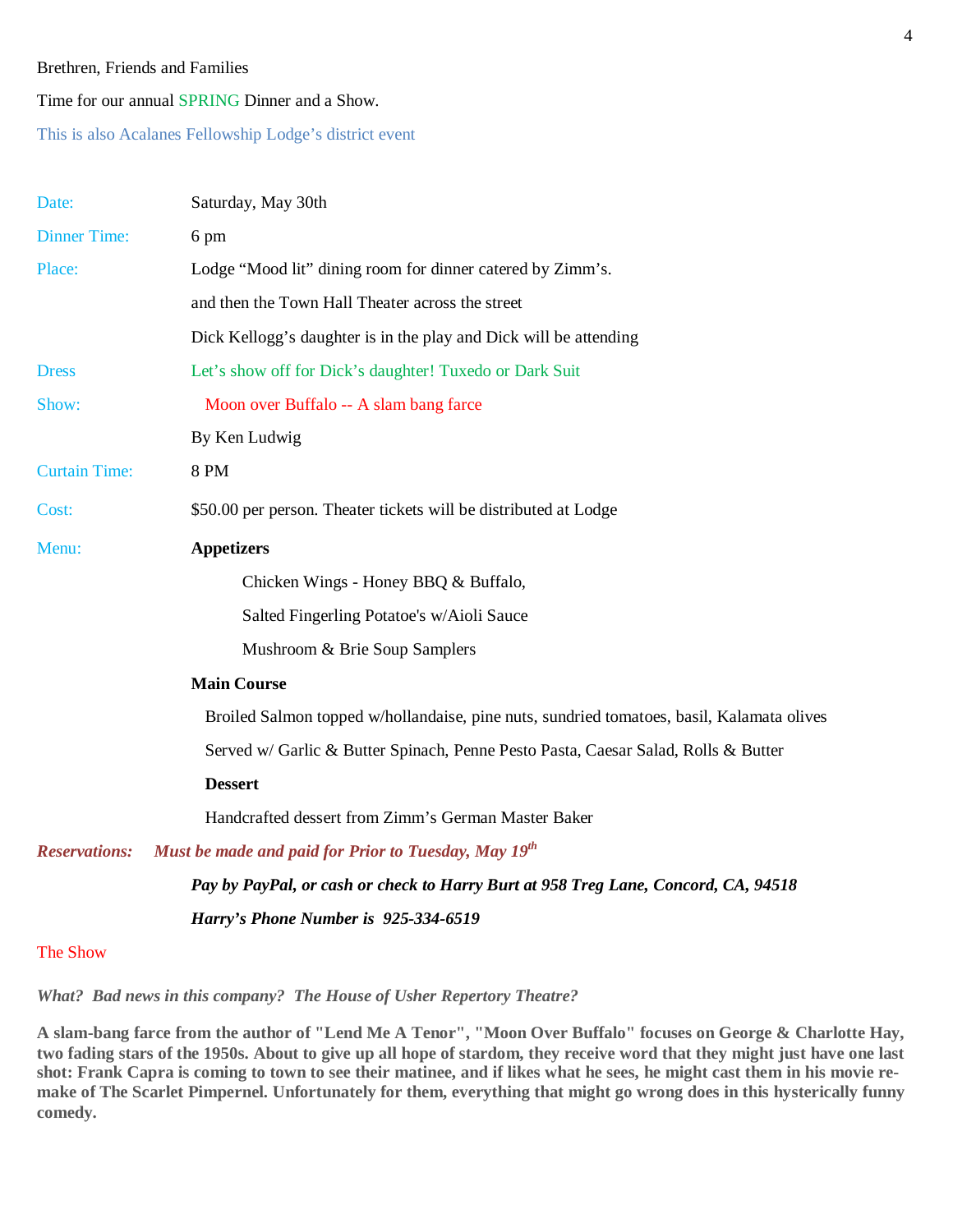#### $\frac{1}{2}$ **Proposed trip to the UK in 2017**

I am getting quite excited about our trip to the UK in 2017. Please pencil June 2017 into your calendars.

It is my preference that we fly direct to and from SF to London Heathrow. We will visit United Grand Lodge of England (UGLE) in London and spend a few days sightseeing in London. I figure you will want to arrange your own entertainment – shows, museums, palaces, shopping etc. We might consider adding in guided tours of London and perhaps day trips to places like Stonehenge, Oxford, etc. We will then go to Scotland and visit the Grand Lodge of Scotland. At the moment we are looking at seven days in Scotland with day trip tours to Rosslyn Chapel and other points of interest on the East Coast, and a maybe three nights on the island of Mull or Oban to allow us a full day to visit Staffa to see Fingle's Cave and visit Iona to see the first Christian Settlement in Scotland. While on the West Coast, we can take in Glen Coe, Ben Nevis, Fort William, and so forth.

I have been talking to the Worshipful Michael Powell of Ethelfreda Lodge 6600 http://ethelfleda.co.uk/ in Tamworth where we are arranging to exemplify one of the California Degree rituals, and hopefully see the same degree ritual as practiced by Ethelfreda Lodge. We also have had contact from Trevor Siddall, Secretary of Warwickshire Installed Masters' Lodge 4538 the premier private lodge in the Province of Warwickshire under the UGLE, who are keen to have Acalanes Fellowship Lodge to exemplify a California Degree ritual and are currently seeking permission from UGLE for us to do so. We might look at a side trip to Stratford upon Avon and take in a show.

If there is sufficient interest maybe we can fix up some golf. St Andrews is a possibility and for the masochists among you maybe an introduction to Scottish Links Golf. We also might be able to arrange some golf in the Midlands.

I am now getting some idea of costs. My target is \$4,000 to \$5,000, but I think we can do better. To minimize airfare we will probably want to book air travel by early June next year and travel mid-week. As a bench mark, midweek flights are running (as of February) around \$1,600 return for June this year. Reasonable hotels with breakfast will average \$200.00 per night (\$100 per person). Our travel agent may be able to do better. We are therefore looking at \$3,000 for flights and 2 weeks accommodations. It is proposed we use a private coach for any long distance travel. Though I think Rail travel in the UK is really good and great value using advanced booking, I reckon it is better to have our baggage picked up and dropped off rather than struggling with it on trains. A luxury 49 seat coach will fit into a budget of \$13,000 and do everything we need. Smaller coaches will cost less, but probably more per capita. I figure we need to plan on \$400 a head for the bus for 9 days.

So for the next steps:

Send me an email if you are interested in the trip hgpburt@comcast.net

I will set up a survey monkey for the trip to gauge preferences and to identify who might like to help in planning

I will look into engaging a travel agent (and be glad for suggestions)

We need to think about reducing costs for children to help brethren with children attend

Everyone needs to start saving. My guess is that you will need to have \$2,000 each by next June and I suspect the balance for flights and hotels will be required by the end of 2016

Start thinking about what you want to do and see in London and Scotland

#### **Yours Sincerely and Fraternally**

#### **Harry Burt, Junior Warden Acalanes Fellowship Lodge 480**

**925 334 6519**